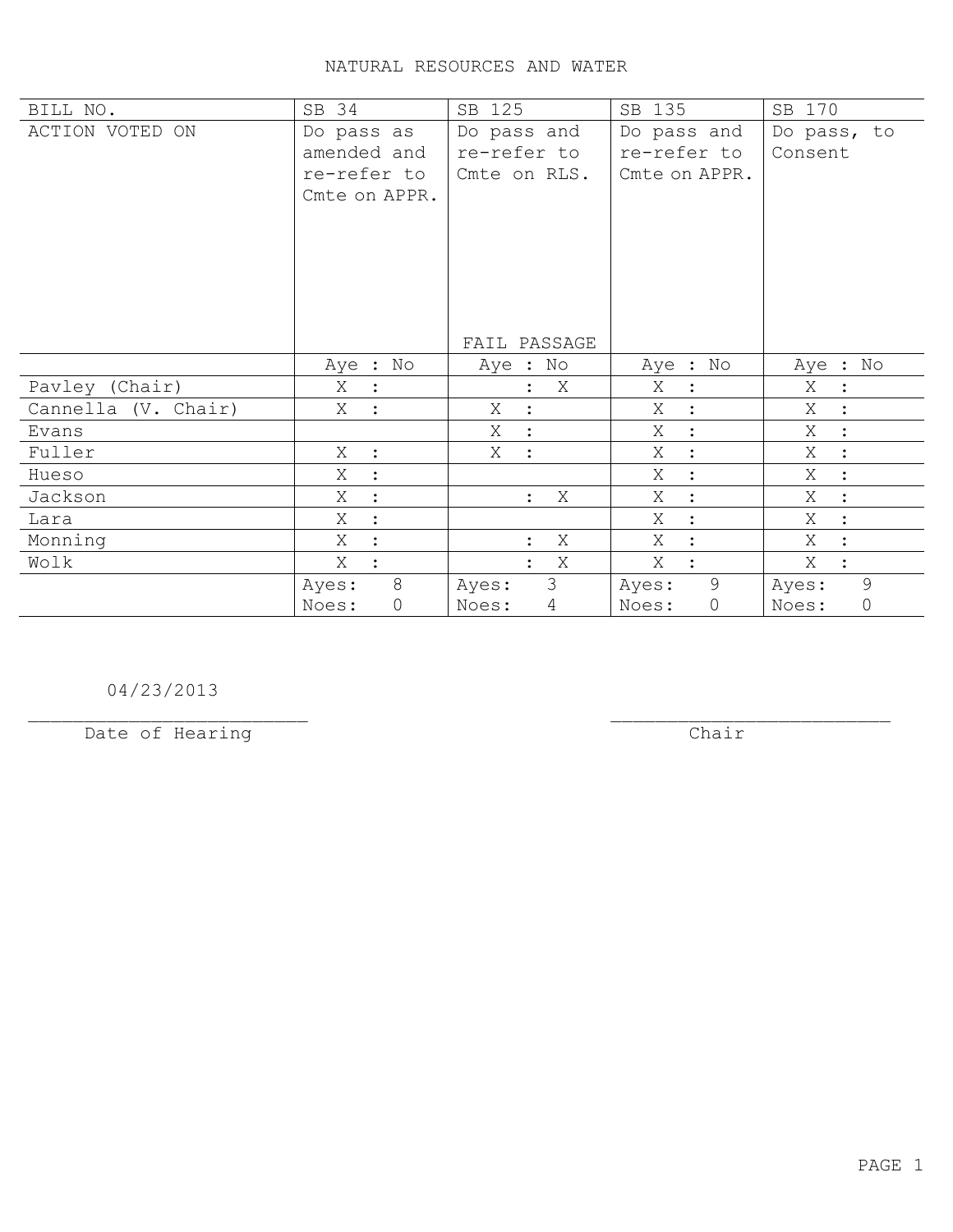| BILL NO.            | SB 355                                                                | SB 392                                                    | SB 427                                                          | SB 447                                                          |
|---------------------|-----------------------------------------------------------------------|-----------------------------------------------------------|-----------------------------------------------------------------|-----------------------------------------------------------------|
| ACTION VOTED ON     | Do pass as<br>amended and<br>re-refer to<br>Cmte on GOV.<br>$&$ $F$ . | Do pass as<br>amended and<br>re-refer to<br>Cmte on APPR. | Do pass and<br>re-refer to<br>Cmte on<br>APPR., Rec.<br>Consent | Do pass and<br>re-refer to<br>Cmte on<br>APPR., Rec.<br>Consent |
|                     | Aye : No                                                              | Aye : No                                                  | Aye : No                                                        | Aye : No                                                        |
| Pavley (Chair)      | Χ                                                                     | Χ                                                         | Χ                                                               | Χ                                                               |
|                     | $\ddot{\cdot}$                                                        | $\ddot{\phantom{1}}$                                      | $\ddot{\cdot}$                                                  | $\ddot{\phantom{1}}$ :                                          |
| Cannella (V. Chair) | Χ                                                                     | Χ<br>$\ddot{\cdot}$                                       | X                                                               | Χ                                                               |
| Evans               | Χ                                                                     | X                                                         | Χ                                                               | Χ                                                               |
|                     | $\ddot{\cdot}$                                                        | $\sim$ 1 $^{\circ}$                                       | $\ddot{\cdot}$                                                  | $\ddot{\cdot}$                                                  |
| Fuller              | X                                                                     | X                                                         | Χ                                                               | Χ                                                               |
|                     | $\ddot{\cdot}$                                                        | $\mathbb{R}^2$                                            | $\ddot{\cdot}$                                                  | $\ddot{\cdot}$                                                  |
| Hueso               | Χ                                                                     | X                                                         | Χ                                                               | Χ                                                               |
|                     | $\ddot{\phantom{a}}$                                                  | $\mathbb{R}^2$                                            | $\ddot{\cdot}$                                                  | $\ddot{\cdot}$                                                  |
| Jackson             | Χ<br>$\cdot$                                                          |                                                           | Χ<br>$\cdot$                                                    | Χ<br>$\ddot{\cdot}$                                             |
| Lara                | X                                                                     | X                                                         | Χ                                                               | X                                                               |
|                     | $\ddot{\cdot}$                                                        | $\sim$ 1.                                                 | $\ddot{\cdot}$                                                  | $\ddot{\cdot}$                                                  |
| Monning             | X                                                                     |                                                           | X<br>$\ddot{\cdot}$                                             | X                                                               |
| Wolk                | Χ                                                                     | $X$ :                                                     | X                                                               | X<br>$\ddot{\cdot}$                                             |
|                     | 8                                                                     | 7                                                         | 9                                                               | 9                                                               |
|                     | Ayes:                                                                 | Ayes:                                                     | Ayes:                                                           | Ayes:                                                           |
|                     | Noes:                                                                 | Noes:                                                     | $\mathsf{O}\xspace$                                             | $\circ$                                                         |
|                     | $\mathbf 1$                                                           | $\circ$                                                   | Noes:                                                           | Noes:                                                           |

04/23/2013

Date of Hearing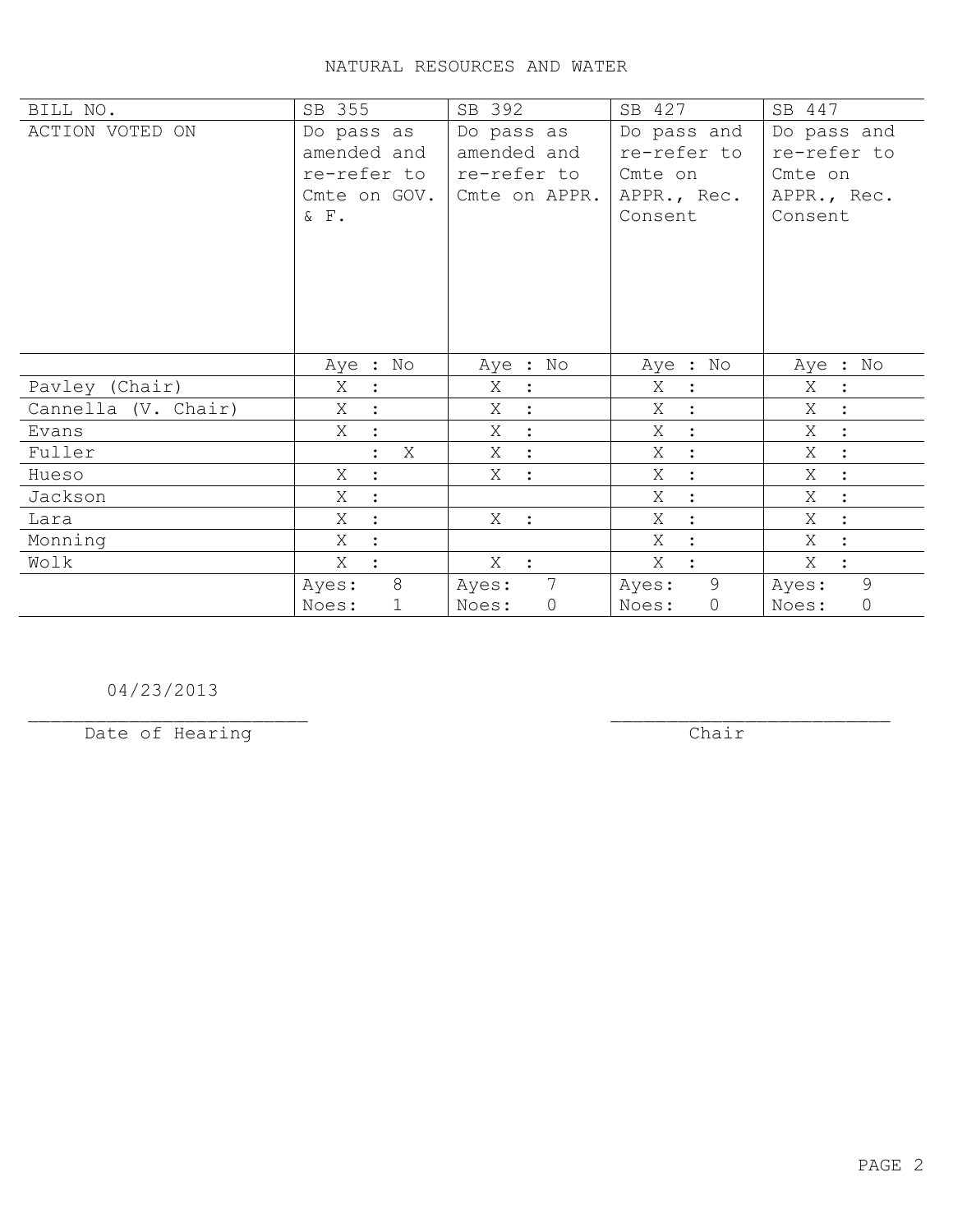| BILL NO.            | SB 449                    | SB 457                    | SB 461                | SB 511                    |
|---------------------|---------------------------|---------------------------|-----------------------|---------------------------|
| ACTION VOTED ON     | Do pass and               | Do pass as                | Do pass and           | Do pass as                |
|                     | re-refer to               | amended and               | re-refer to           | amended and               |
|                     | Cmte on APPR.             | re-refer to               | Cmte on APPR.         | re-refer to               |
|                     |                           | Cmte on APPR.             |                       | Cmte on APPR.             |
|                     |                           |                           |                       |                           |
|                     |                           |                           |                       |                           |
|                     |                           |                           |                       |                           |
|                     |                           |                           |                       |                           |
|                     |                           |                           |                       |                           |
|                     |                           |                           |                       |                           |
|                     | Aye : No                  | Aye : No                  | Aye : No              | Aye : No                  |
| Pavley (Chair)      | Χ                         | Χ<br>$\ddot{\phantom{1}}$ | Χ<br>$\ddot{\cdot}$   | Χ<br>$\ddot{\cdot}$       |
| Cannella (V. Chair) | Χ                         | Χ<br>$\ddot{\cdot}$       | Χ                     | Χ<br>$\ddot{\cdot}$       |
| Evans               | Χ<br>$\ddot{\cdot}$       | X<br>$\ddot{\phantom{a}}$ | Χ<br>$\ddot{\cdot}$   | Χ<br>$\ddot{\cdot}$       |
| Fuller              | Χ<br>$\ddot{\phantom{a}}$ | Χ<br>$\ddot{\cdot}$       | Χ<br>$\ddot{\cdot}$   | Χ<br>$\ddot{\phantom{a}}$ |
| Hueso               | Χ<br>$\ddot{\cdot}$       | Χ<br>$\ddot{\cdot}$       | Χ<br>$\ddot{\cdot}$   | Χ<br>$\ddot{\cdot}$       |
|                     | X<br>$\ddot{\cdot}$       | Χ                         | X                     | X                         |
| Jackson             |                           | $\ddot{\cdot}$            | $\ddot{\cdot}$        | $\ddot{\cdot}$            |
| Lara                | X                         | X<br>$\ddot{\cdot}$       | Χ<br>$\ddot{\cdot}$   | X<br>$\ddot{\cdot}$       |
| Monning             | Χ                         | Χ<br>$\ddot{\cdot}$       | Χ<br>$\ddot{\cdot}$   | Χ<br>$\ddot{\cdot}$       |
| Wolk                | Χ                         | Χ<br>$\ddot{\cdot}$       | Χ                     | Χ<br>$\ddot{\cdot}$       |
|                     | $7\overline{ }$<br>Ayes:  | 9<br>Ayes:                | 7<br>Ayes:            | 8<br>Ayes:                |
|                     | $\mathbf{2}$<br>Noes:     | $\circ$<br>Noes:          | $\mathbf{2}$<br>Noes: | $\mathbf 1$<br>Noes:      |

04/23/2013

Date of Hearing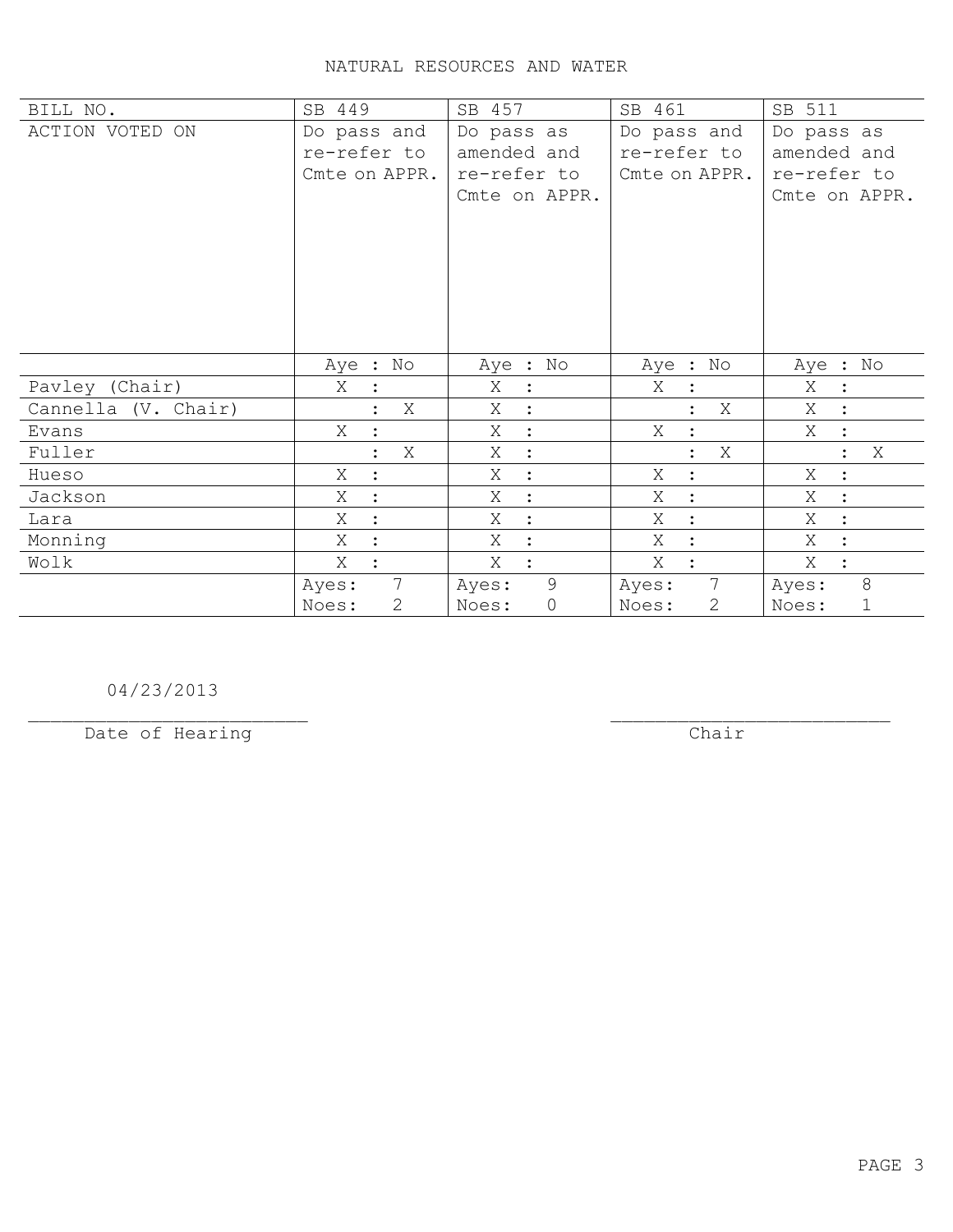| BILL NO.            | SB 583               | SB 665                   | SB 695              | SB 735                  |
|---------------------|----------------------|--------------------------|---------------------|-------------------------|
| ACTION VOTED ON     | Do pass as           | Do pass as               | Do pass and         | Do pass as              |
|                     | amended and          | amended and              | re-refer to         | amended and             |
|                     | re-refer to          | re-refer to              | Cmte on APPR.       | re-refer to             |
|                     | Cmte on APPR.        | Cmte on APPR.            |                     | Cmte on APPR.           |
|                     |                      |                          |                     |                         |
|                     |                      |                          |                     |                         |
|                     |                      |                          |                     |                         |
|                     |                      |                          |                     |                         |
|                     |                      |                          |                     |                         |
|                     |                      |                          |                     |                         |
|                     | Aye : No             | Aye : No                 | Aye : No            | Aye : No                |
| Pavley (Chair)      | Χ<br>$\ddot{\cdot}$  | Χ                        | Χ<br>:              | Χ                       |
| Cannella (V. Chair) | X                    | Χ                        | X<br>$\ddot{\cdot}$ | Χ                       |
| Evans               | X<br>$\ddot{\cdot}$  | Χ                        | Χ<br>$\ddot{\cdot}$ | Χ                       |
| Fuller              | X                    | Χ                        | Χ<br>$\ddot{\cdot}$ | Χ                       |
| Hueso               | Χ<br>$\ddot{\cdot}$  | Χ<br>$\ddot{\cdot}$      | Χ<br>$\ddot{\cdot}$ | Χ<br>$\ddot{\cdot}$     |
| Jackson             | Χ<br>$\ddot{\cdot}$  | Χ<br>$\ddot{\cdot}$      | Χ<br>$\ddot{\cdot}$ | Χ                       |
| Lara                | Χ<br>$\cdot$         | Χ<br>$\cdot$             | Χ<br>$\ddot{\cdot}$ | Χ<br>$\cdot$            |
| Monning             | Χ<br>$\ddot{\cdot}$  | Χ                        | Χ<br>$\ddot{\cdot}$ | Χ                       |
| Wolk                | Χ                    | X                        | X<br>$\cdot$        | Χ                       |
|                     | 9<br>Ayes:           | $7\overline{ }$<br>Ayes: | 9<br>Ayes:          | $\overline{7}$<br>Ayes: |
|                     | $\mathbf 0$<br>Noes: | $\mathbf{2}$<br>Noes:    | 0<br>Noes:          | $\mathbf{2}$<br>Noes:   |

04/23/2013

Date of Hearing